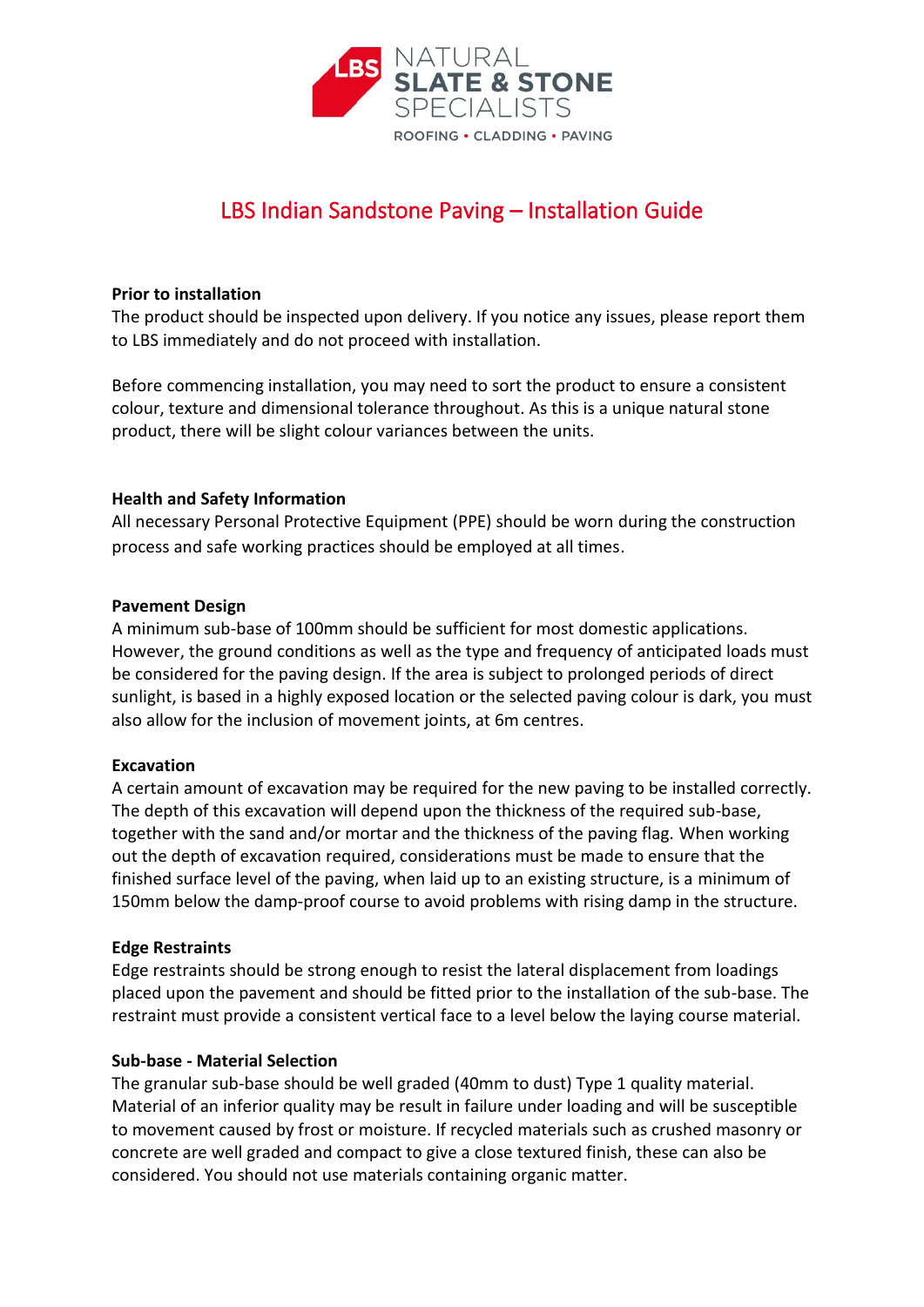

# **Sub-base – Construction**

The sub-base material should be installed in layers and each layer should not exceed 75mm in thickness or twice the nominal maximum aggregate size. Fully compact each layer before placing the next. The sub-base tolerance should be +5 -10mm from specified levels. Sub-base material should be placed in layers not exceeding 75mm in thickness or twice the nominal maximum aggregate size. Each layer should be fully compacted before the next layer is placed. Sub-base tolerance to be +5 -10mm from specified levels. The surface should be clean and have a suitably close texture to prevent migration of finer material through the construction.

You must incorporate a minimum longitudinal fall of 1.25% (1 in 80) and cross-fall of 2.5% (1 in 40) in the sub-layer construction to allow for adequate surface water run-off from the wearing course.

### **Tolerances**

As these are natural stone products, you will encounter small variations in size. Bedding the product in mortar during installation will accommodate for any variations in thickness.

## **Rigidly Laid Paving - Material Selection**

Units should be cleaned using a sponge and water to remove any dust, loose material, or packaging. Stack the units on timber battens with spacers between them to avoid damaging them. Apply paving primer to the back of each unit before placing them in the bedding mortar. Priming the product assists bonding and helps to prevent any potential marks and moisture appearing on the surface of the paving units. It is also useful practice for ensuring other associated elements such as wall copings and pier caps stay in place. Paving flags should be supported on a full 'wet' workable mix mortar bed, consisting of 1 part cement to 3/4 parts sharp sand. The mortar bed should be laid at a thickness of 30- 40mm (which will be reduced to approximately 25mm after the paving is tamped down). However, to ensure that units are completely supported and do not move, some adjustment may be necessary. The addition of a bonding agent to the mortar can aid the bonding.

Consistently check levels and the gradient across the units. String lines can be useful to define levels and lines within the laying pattern to ensure the correct joint width. Spacing packers are helpful for use as temporary spacers.

A damp mortar mix of 1 part cement to 4 parts building sand can be used for most paving units where a minimum joint of 10mm in required and the paving unit is a minimum of 22mm thick. If any mortar gets onto the surface of the units, clean off immediately using a damp sponge which has been frequently rinsed in clean water.

# **You must not brush dry or semi dry sand/cement mixes into the joints as this practice will cause staining in the paving and does not create a true rigid joint.**

We do not recommend butt-jointing for any of these products.